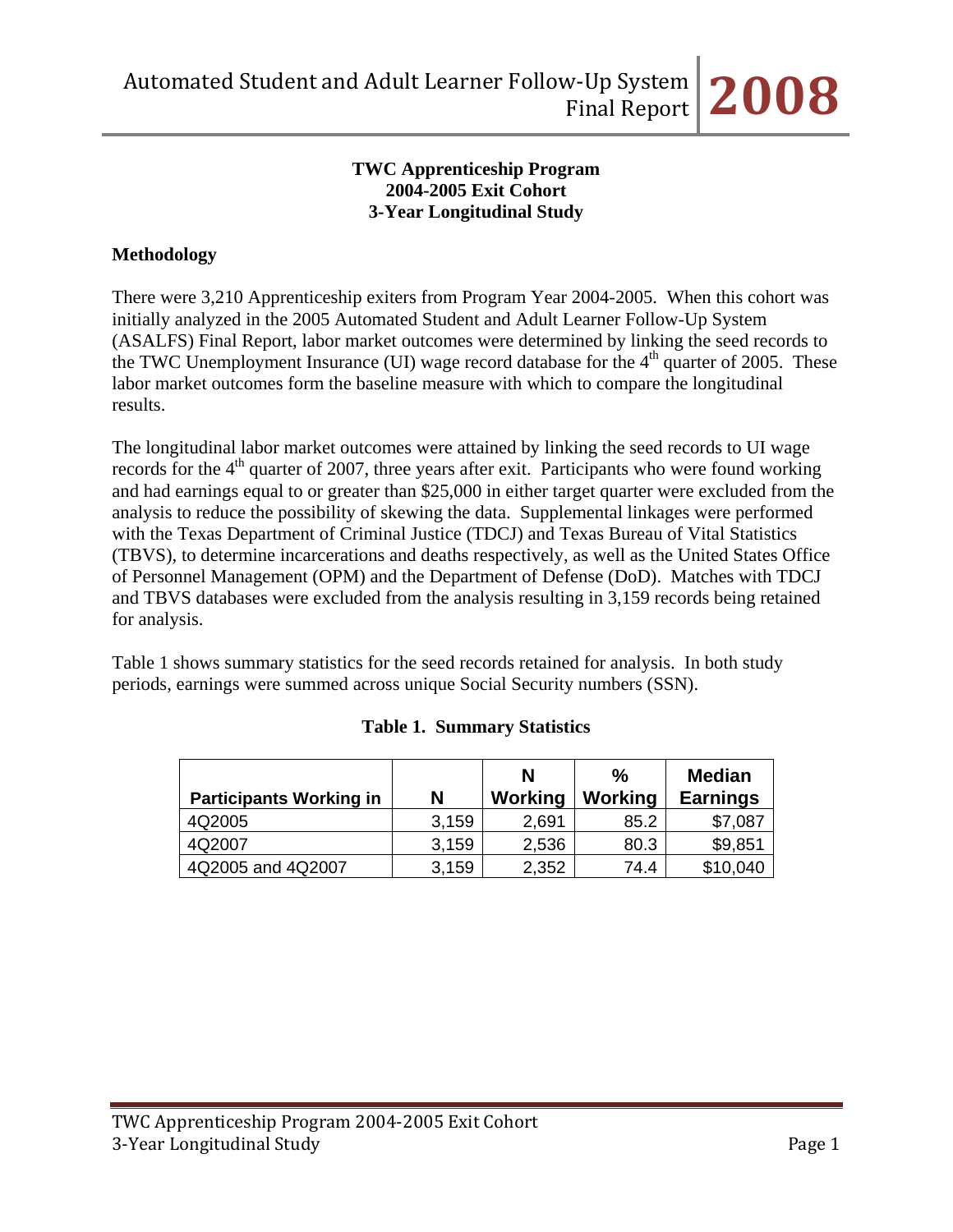#### **Results**

#### **A. Cohort Analysis**

Cohort analysis looks at the results of the group during the two study periods as two distinct sets of data. Even though we analyzed the same exit cohort in both periods, it is likely that different individuals within the cohort are identified as working in the two time periods. The results should be considered as snapshots and do not take into account participants who may be working in both periods. Section B of this report will present data on participants working in both study periods.

Table 2 shows employment by occupation for Apprenticeship program completers in 4Q2005. Heating, Air Conditioning, and Refrigeration Mechanics and Installers had the highest employment in 4Q2005 at 96.6 percent. Electricians, the largest cohort at 1,935 members, had employment of 87.0 percent. In total, 85.2 percent of the cohort was employed at 4Q2005.

|                                                                                                                    |       | N       | $\frac{9}{6}$ |
|--------------------------------------------------------------------------------------------------------------------|-------|---------|---------------|
| <b>Occupation</b>                                                                                                  | N     | Working | Working       |
| Tapers                                                                                                             | n/a   | n/a     | 33.3          |
| Aircraft Structure, Surfaces, Rigging, and Systems Assemblers                                                      | n/a   | n/a     | 50.0          |
| Drywall Installers, Ceiling Tile Installers, and Tapers                                                            | 6     | n/a     | 66.7          |
| Glaziers                                                                                                           | 7     | n/a     | 57.1          |
| Carpet, Floor, and Tile Installers and Finishers                                                                   | 11    | 10      | 90.9          |
| Dredge, Excavating, and Loading Machine Operators                                                                  | 11    | 8       | 72.7          |
| Electrical, Electronics, and Electromechanical Assemblers                                                          | 11    | 8       | 72.7          |
| <b>Brickmasons and Blockmasons</b>                                                                                 | 16    | 13      | 81.3          |
| Painters and Paperhangers                                                                                          | 16    | 11      | 68.8          |
| Cement Masons, Concrete Finishers, and Terrazzo Workers                                                            | 17    | 13      | 76.5          |
| <b>Material Moving Workers</b>                                                                                     | 24    | 19      | 79.2          |
| <b>Insulation Workers</b>                                                                                          | 27    | 24      | 88.9          |
| Heating, Air Conditioning, and Refrigeration Mechanics and                                                         |       |         |               |
| <b>Installers</b>                                                                                                  | 29    | 28      | 96.6          |
| Media and Communication Equipment Workers                                                                          | 30    | 27      | 90.0          |
| Model Makers and Patternmakers, Metal and Plastic                                                                  | 42    | 37      | 88.1          |
| <b>Machinists</b>                                                                                                  | 57    | 43      | 75.4          |
| Carpenters                                                                                                         | 109   | 83      | 76.2          |
| <b>Sheet Metal Workers</b>                                                                                         | 283   | 239     | 84.5          |
| Pipelayers, Plumbers, Pipefitters, and Steamfitters                                                                | 521   | 433     | 83.1          |
| Electricians                                                                                                       | 1,935 | 1,684   | 87.0          |
| <b>Total</b>                                                                                                       | 3,159 | 2,691   | 85.2          |
| Note: Cells with fewer than 5 observations are assigned a value of "n/a" to protect the privacy of cohort members. |       |         |               |

#### **Table 2. Employment by Occupation in 4Q2005**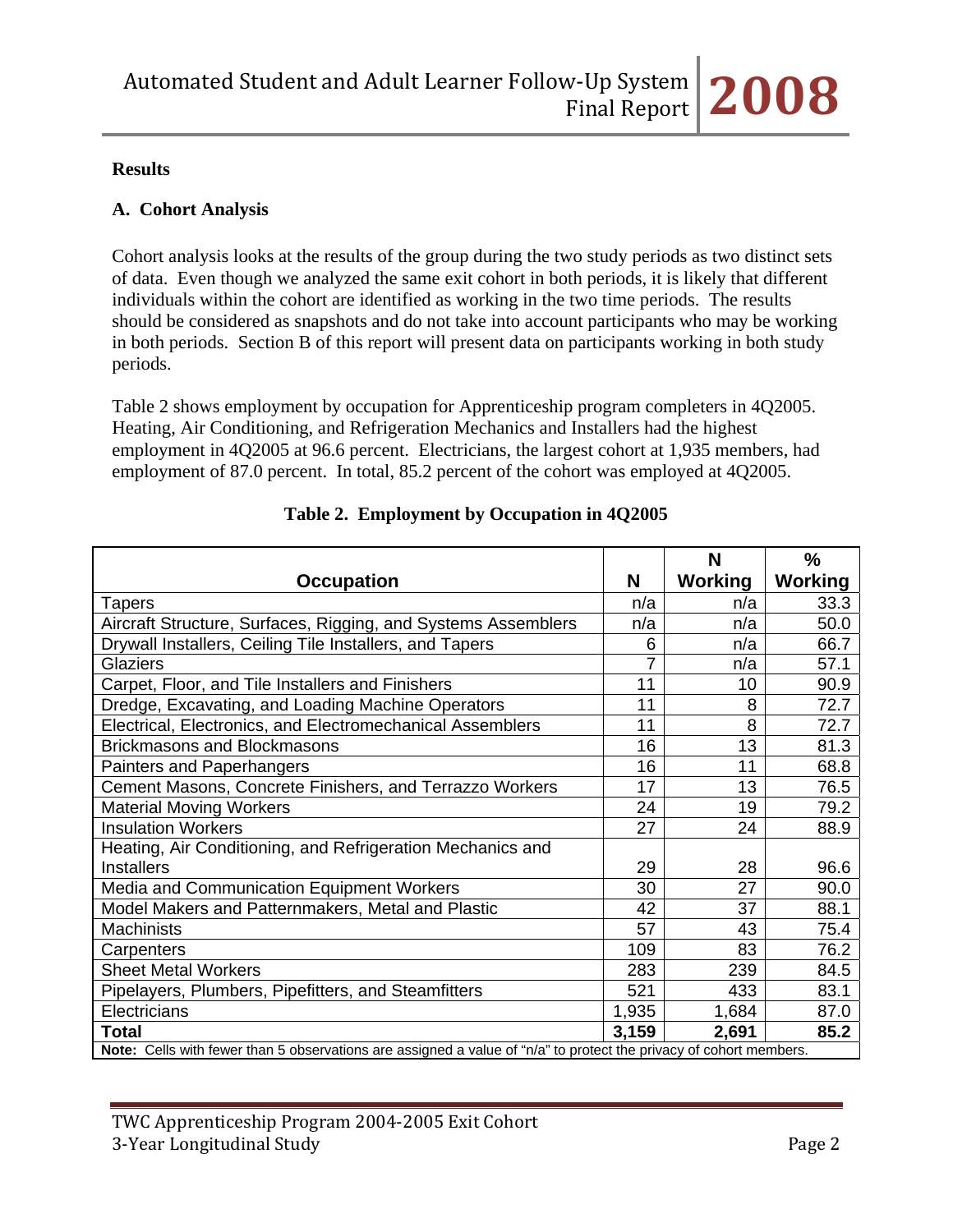Heating, Air Conditioning, and Refrigeration Mechanics and Installers had the highest employment in 4Q2007 with 93.1 percent employed (Table 2a). 4Q2007 employment was down from 4Q2005 employment for the five occupations with the most participants. That contributed in bringing the overall cohort employment down from 85.2 percent in 4Q2005 to 80.3 percent three years later in 4Q2007. This is not surprising, however, nor should it necessarily be cause for alarm. These numbers are almost identical to the numbers from the last three years of 3-year longitudinal studies. As we explained then, a large number of tradesmen are self-employed, and the southwest region has some of the highest self-employment numbers in the nation with regard to construction trades. It is plausible that, after spending time with companies as apprentices, a portion of the exit cohort went into business for themselves.

|                                                                                                                       |                | N              | %              |
|-----------------------------------------------------------------------------------------------------------------------|----------------|----------------|----------------|
| <b>Occupation</b>                                                                                                     | N              | <b>Working</b> | <b>Working</b> |
| <b>Tapers</b>                                                                                                         | n/a            | n/a            | 33.3           |
| Aircraft Structure, Surfaces, Rigging, and Systems                                                                    |                |                |                |
| Assemblers                                                                                                            | n/a            | n/a            | 75.0           |
| Drywall Installers, Ceiling Tile Installers, and Tapers                                                               | 6              | n/a            | 50.0           |
| Glaziers                                                                                                              | $\overline{7}$ | n/a            | 57.1           |
| Carpet, Floor, and Tile Installers and Finishers                                                                      | 11             | 9              | 81.8           |
| Dredge, Excavating, and Loading Machine Operators                                                                     | 11             | $\overline{7}$ | 63.6           |
| Electrical, Electronics, and Electromechanical                                                                        |                |                |                |
| Assemblers                                                                                                            | 11             | 8              | 72.7           |
| <b>Brickmasons and Blockmasons</b>                                                                                    | 16             | 13             | 81.3           |
| Painters and Paperhangers                                                                                             | 16             | $\overline{7}$ | 43.8           |
| Cement Masons, Concrete Finishers, and Terrazzo                                                                       |                |                |                |
| Workers                                                                                                               | 17             | 10             | 58.8           |
| <b>Material Moving Workers</b>                                                                                        | 24             | 16             | 66.7           |
| <b>Insulation Workers</b>                                                                                             | 27             | 23             | 85.2           |
| Heating, Air Conditioning, and Refrigeration Mechanics                                                                |                |                |                |
| and Installers                                                                                                        | 29             | 27             | 93.1           |
| Media and Communication Equipment Workers                                                                             | 30             | 27             | 90.0           |
| Model Makers and Patternmakers, Metal and Plastic                                                                     | 42             | 28             | 66.7           |
| <b>Machinists</b>                                                                                                     | 57             | 37             | 64.9           |
| Carpenters                                                                                                            | 109            | 81             | 74.3           |
| <b>Sheet Metal Workers</b>                                                                                            | 283            | 216            | 76.3           |
| Pipelayers, Plumbers, Pipefitters, and Steamfitters                                                                   | 521            | 427            | 82.0           |
| Electricians                                                                                                          | 1,935          | 1,589          | 82.1           |
| <b>Total</b>                                                                                                          | 3,159          | 2,536          | 80.3           |
| Note: Cells with fewer than 5 observations are assigned a value of "n/a" to protect the privacy of cohort<br>members. |                |                |                |

#### **Table 2a. Employment by Occupation in 4Q2007**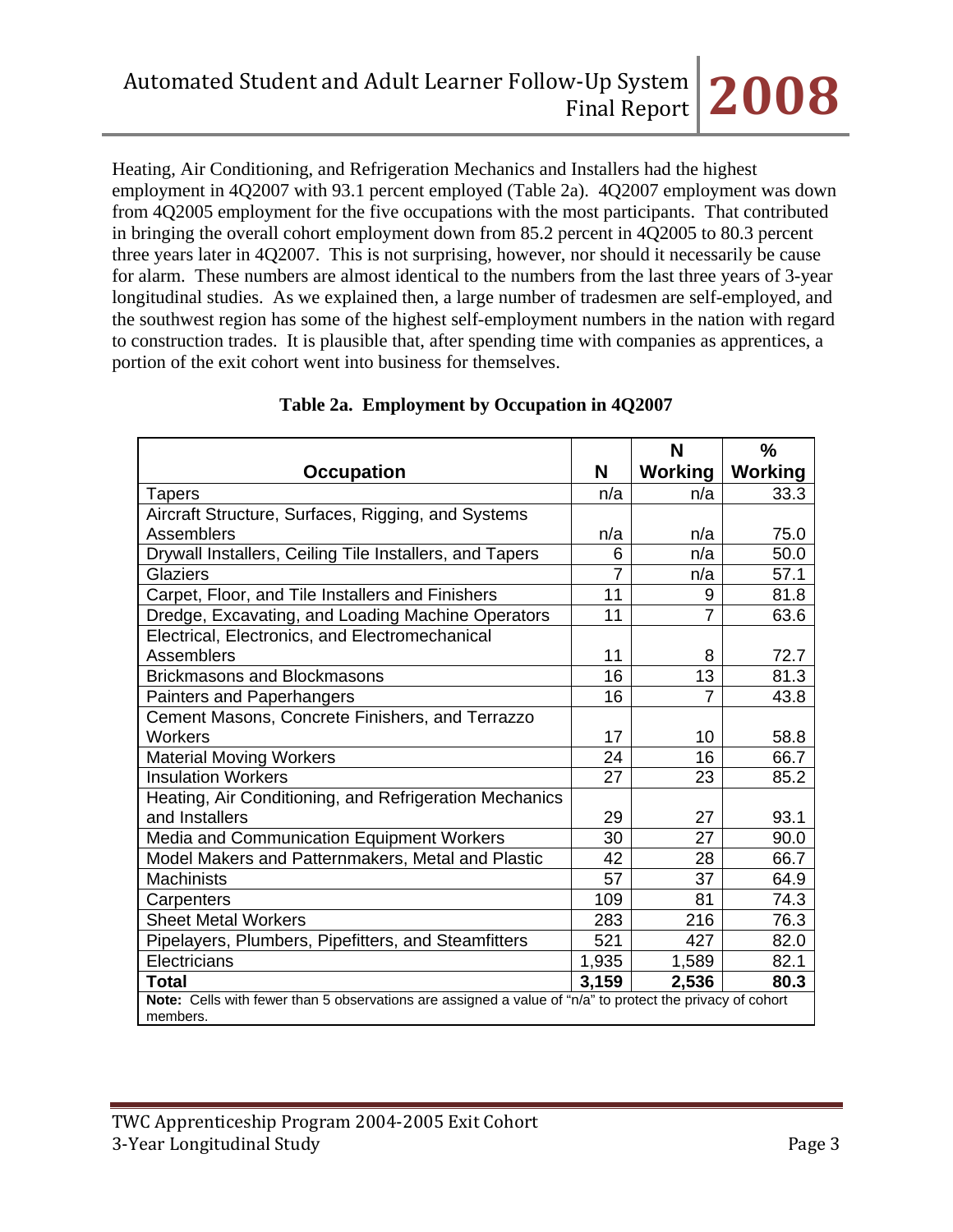Earnings by occupation for those found working in 4Q2005 are shown in Table 3. The overall median quarterly earnings for the cohort were \$7,087 in 4Q2005. Electrician apprentices posted median earnings of \$7,070 during the initial study period. Material Moving Workers apprentices posted the highest median earnings in 4Q2005 at \$10,382.

|                                                                                                                       |       | N       | <b>Median</b>   |
|-----------------------------------------------------------------------------------------------------------------------|-------|---------|-----------------|
| <b>Occupation</b>                                                                                                     | N     | Working | <b>Earnings</b> |
| Tapers                                                                                                                | n/a   | n/a     | \$6,333         |
| Aircraft Structure, Surfaces, Rigging, and                                                                            |       |         |                 |
| <b>Systems Assemblers</b><br>Drywall Installers, Ceiling Tile Installers, and                                         | n/a   | n/a     | \$6,948         |
| <b>Tapers</b>                                                                                                         | 6     | n/a     | \$4,270         |
| <b>Glaziers</b>                                                                                                       | 7     | n/a     | \$5,077         |
| Carpet, Floor, and Tile Installers and                                                                                |       |         |                 |
| <b>Finishers</b>                                                                                                      | 11    | 10      | \$5,298         |
| Dredge, Excavating, and Loading Machine                                                                               |       |         |                 |
| Operators                                                                                                             | 11    | 8       | \$8,894         |
| Electrical, Electronics, and                                                                                          |       |         |                 |
| <b>Electromechanical Assemblers</b>                                                                                   | 11    | 8       | \$7,029         |
| <b>Brickmasons and Blockmasons</b>                                                                                    | 16    | 13      | \$6,244         |
| Painters and Paperhangers                                                                                             | 16    | 11      | \$6,363         |
| Cement Masons, Concrete Finishers, and                                                                                |       |         |                 |
| <b>Terrazzo Workers</b>                                                                                               | 17    | 13      | \$5,373         |
| <b>Material Moving Workers</b>                                                                                        | 24    | 19      | \$10,382        |
| <b>Insulation Workers</b>                                                                                             | 27    | 24      | \$6,154         |
| Heating, Air Conditioning, and Refrigeration                                                                          |       |         |                 |
| Mechanics and Installers                                                                                              | 29    | 28      | \$9,129         |
| Media and Communication Equipment                                                                                     |       |         |                 |
| Workers                                                                                                               | 30    | 27      | \$6,141         |
| Model Makers and Patternmakers, Metal<br>and Plastic                                                                  | 42    | 37      |                 |
|                                                                                                                       |       |         | \$9,235         |
| Machinists                                                                                                            | 57    | 43      | \$9,061         |
| Carpenters                                                                                                            | 109   | 83      | \$6,524         |
| <b>Sheet Metal Workers</b>                                                                                            | 283   | 239     | \$6,503         |
| Pipelayers, Plumbers, Pipefitters, and                                                                                |       |         |                 |
| <b>Steamfitters</b>                                                                                                   | 521   | 433     | \$7,339         |
| Electricians                                                                                                          | 1,935 | 1,684   | \$7,070         |
| <b>Total</b>                                                                                                          | 3,159 | 2,691   | \$7,087         |
| Note: Cells with fewer than 5 observations are assigned a value of "n/a" to protect the privacy<br>of cohort members. |       |         |                 |

# **Table 3. Earnings by Occupation in 4Q2005**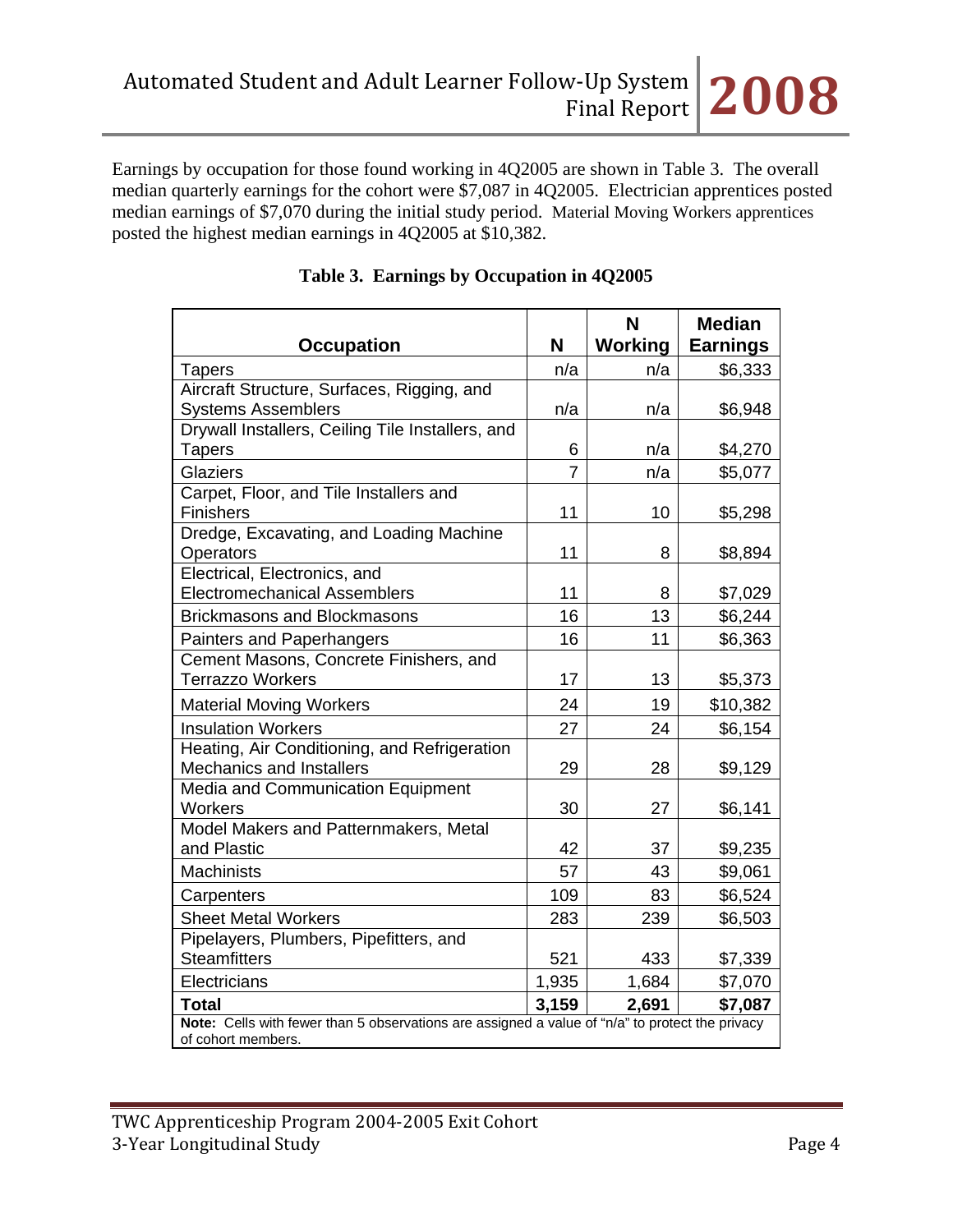Table 3a shows earnings by occupation for those found working in 4Q2007. The overall median quarterly earnings for the cohort were \$9,851 in 4Q2007, up from the 4Q2005 mark seen in Table 2. Electrician apprentices posted median earnings of \$9,926 at the three-year study period. Material Moving Workers apprentices again posted the highest median earnings, earning \$15,066 in 4Q2007.

| <b>Occupation</b>                                                                                                     |                |                | <b>Median</b>   |
|-----------------------------------------------------------------------------------------------------------------------|----------------|----------------|-----------------|
|                                                                                                                       | N              | Working        | <b>Earnings</b> |
| Aircraft Structure, Surfaces, Rigging, and                                                                            |                |                |                 |
| <b>Systems Assemblers</b>                                                                                             | n/a            | n/a            | \$6,203         |
| <b>Brickmasons and Blockmasons</b>                                                                                    | 16             | 13             | \$7,604         |
| Carpenters                                                                                                            | 109            | 81             | \$7,996         |
| Carpet, Floor, and Tile Installers and                                                                                |                |                |                 |
| Finishers                                                                                                             | 11             | 9              | \$6,750         |
| Cement Masons, Concrete Finishers, and                                                                                |                |                |                 |
| <b>Terrazzo Workers</b>                                                                                               | 17             | 10             | \$6,516         |
| Dredge, Excavating, and Loading Machine                                                                               |                |                |                 |
| Operators                                                                                                             | 11             | $\overline{7}$ | \$7,951         |
| Drywall Installers, Ceiling Tile Installers,                                                                          |                |                |                 |
| and Tapers<br>Electrical, Electronics, and                                                                            | 6              | n/a            | \$10,899        |
| <b>Electromechanical Assemblers</b>                                                                                   | 11             | 8              | \$10,295        |
| Electricians                                                                                                          | 1,935          | 1,589          | \$9,926         |
| <b>Glaziers</b>                                                                                                       | $\overline{7}$ | n/a            | \$6,960         |
| Heating, Air Conditioning, and Refrigeration                                                                          |                |                |                 |
| <b>Mechanics and Installers</b>                                                                                       | 29             | 27             | \$10,835        |
| <b>Insulation Workers</b>                                                                                             | 27             | 23             | \$7,548         |
| <b>Machinists</b>                                                                                                     | 57             | 37             | \$12,397        |
| <b>Material Moving Workers</b>                                                                                        | 24             | 16             | \$15,066        |
| Media and Communication Equipment                                                                                     |                |                |                 |
| Workers                                                                                                               | 30             | 27             | \$8,222         |
| Model Makers and Patternmakers, Metal                                                                                 |                |                |                 |
| and Plastic                                                                                                           | 42             | 28             | \$12,124        |
| Painters and Paperhangers                                                                                             | 16             | $\overline{7}$ | \$9,718         |
| Pipelayers, Plumbers, Pipefitters, and                                                                                |                |                |                 |
| <b>Steamfitters</b>                                                                                                   | 521            | 427            | \$10,551        |
| <b>Sheet Metal Workers</b>                                                                                            | 283            | 216            | \$9,135         |
| <b>Tapers</b>                                                                                                         | n/a            | n/a            | \$9,055         |
| <b>Total</b>                                                                                                          | 3,159          | 2,536          | \$9,851         |
| Note: Cells with fewer than 5 observations are assigned a value of "n/a" to protect the privacy<br>of cohort members. |                |                |                 |

## **Table 3a. Earnings by Occupation in 4Q2007**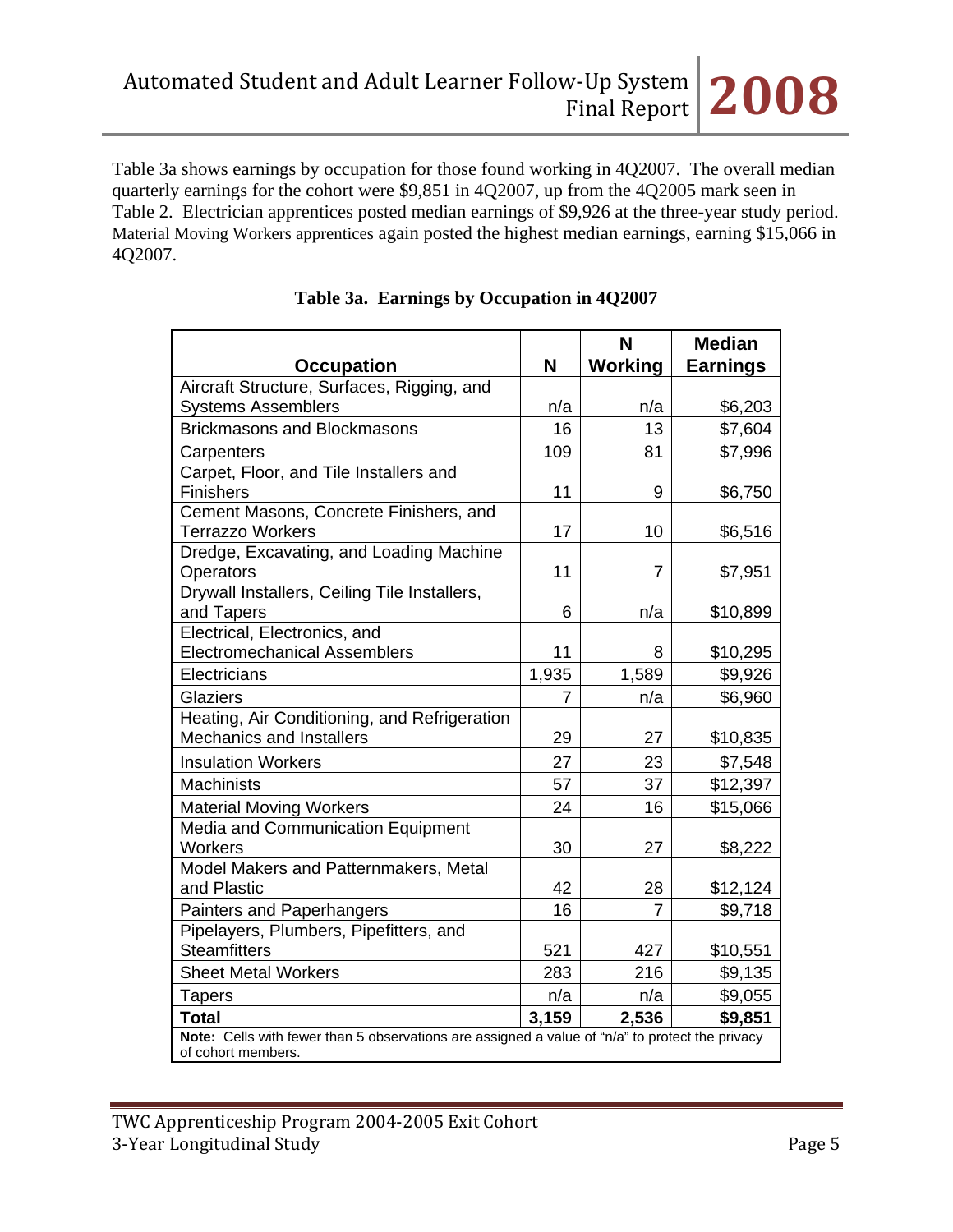Employment and earnings statistics for the ten apprenticeship training providers with the most apprentices are seen here in Tables 4 through 5a. Statistics for the entire list of training providers can be seen in the various tables located in Appendix A. Table 4 displays employment for 4Q2005. SSAISD apprentices had the highest employment at 91.9 percent, with Manor ISD close behind with 88.7 percent employed. Table 4a shows employment in 4Q2007. Overall cohort employment dropped between 2005 and 2007, and each one of the top ten training providers had fewer apprentices employed at the three-year mark. While this may seem alarming, it is not, nor is it worrisome.

|                           |       | N       | $\frac{9}{6}$ |
|---------------------------|-------|---------|---------------|
| <b>Training Provider</b>  | N     | Working | Working       |
| Northside ISD             | 500   | 433     | 86.6          |
| Fort Worth ISD            | 411   | 346     | 84.2          |
| Dallas ISD                | 344   | 301     | 87.5          |
| Manor ISD                 | 283   | 251     | 88.7          |
| <b>Beaumont ISD</b>       | 266   | 221     | 83.1          |
| El Paso Community College | 221   | 178     | 80.5          |
| <b>TSTC Harlingen</b>     | 192   | 156     | 81.3          |
| Leander ISD               | 161   | 131     | 81.4          |
| <b>SSAISD</b>             | 148   | 136     | 91.9          |
| Amarillo College          | 135   | 115     | 85.2          |
| <b>Total</b>              | 3,159 | 2,691   | 85.2          |

#### **Table 4. Employment for Top 10 Training Providers in 4Q2005**

**Table 4a. Employment for Top 10 Training Providers in 4Q2007**

|                           |       | N       | %       |
|---------------------------|-------|---------|---------|
| <b>Training Provider</b>  | N     | Working | Working |
| Northside ISD             | 500   | 428     | 85.6    |
| Fort Worth ISD            | 411   | 337     | 82.0    |
| Dallas ISD                | 344   | 263     | 76.5    |
| Manor ISD                 | 283   | 249     | 88.0    |
| <b>Beaumont ISD</b>       | 266   | 213     | 80.1    |
| El Paso Community College | 221   | 150     | 67.9    |
| <b>TSTC Harlingen</b>     | 192   | 152     | 79.2    |
| Leander ISD               | 161   | 116     | 72.1    |
| <b>SSAISD</b>             | 148   | 123     | 83.1    |
| Amarillo College          | 135   | 111     | 82.2    |
| <b>Total</b>              | 3.159 | 2,536   | 80.3    |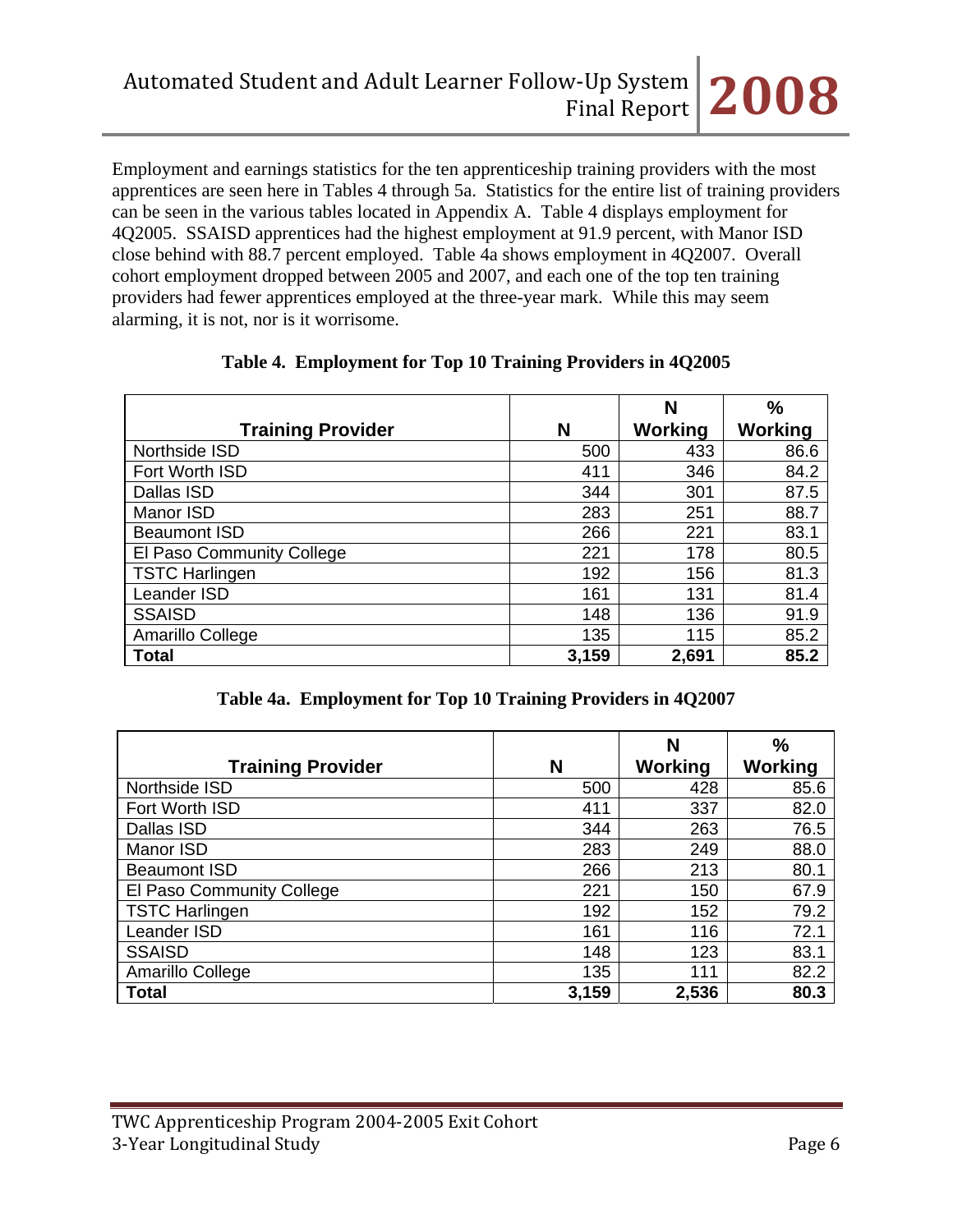While the drop-off in "percent employed" between 2005 and 2007 might seem discouraging, the earnings figures in Tables 5 and 5a tell a different story. It is important to understand that a significant number of Apprenticeship Program participants transition from employment with a cooperative or organization to self-employment once they become journeymen in their field. Overall median quarterly earnings for the cohort rose from \$7,087 in 2005 (Table 5) to \$9,851 in 2007 (Table 5a). Manor ISD had the highest earnings in both snapshots, and every training provider experienced earnings gains between the one and three year target quarter.

|                           |       | N              | <b>Median</b>   |
|---------------------------|-------|----------------|-----------------|
| <b>Training Provider</b>  | N     | <b>Working</b> | <b>Earnings</b> |
| Northside ISD             | 500   | 433            | \$7,031         |
| Fort Worth ISD            | 411   | 346            | \$7,262         |
| Dallas ISD                | 344   | 301            | \$7,545         |
| Manor ISD                 | 283   | 251            | \$8,312         |
| <b>Beaumont ISD</b>       | 266   | 221            | \$7,926         |
| El Paso Community College | 221   | 178            | \$6,234         |
| <b>TSTC Harlingen</b>     | 192   | 156            | \$5,230         |
| Leander ISD               | 161   | 131            | \$7,266         |
| <b>SSAISD</b>             | 148   | 136            | \$6,924         |
| Amarillo College          | 135   | 115            | \$7,130         |
| Total                     | 3,159 | 2,691          | \$7,087         |

#### **Table 5. Median Quarterly Earnings for Top 10 Training Providers in 4Q2005**

|  |  |  |  |  |  | Table 5a. Median Quarterly Earnings for Top 10 Training Providers in 4Q2007 |  |
|--|--|--|--|--|--|-----------------------------------------------------------------------------|--|
|--|--|--|--|--|--|-----------------------------------------------------------------------------|--|

|                           |       | N       | <b>Median</b>   |
|---------------------------|-------|---------|-----------------|
| <b>Training Provider</b>  | N     | Working | <b>Earnings</b> |
| Northside ISD             | 500   | 428     | \$10,430        |
| Fort Worth ISD            | 411   | 337     | \$10,316        |
| Dallas ISD                | 344   | 263     | \$10,037        |
| Manor ISD                 | 283   | 249     | \$12,091        |
| <b>Beaumont ISD</b>       | 266   | 213     | \$11,650        |
| El Paso Community College | 221   | 150     | \$8,345         |
| <b>TSTC Harlingen</b>     | 192   | 152     | \$6,327         |
| Leander ISD               | 161   | 116     | \$9,099         |
| <b>SSAISD</b>             | 148   | 123     | \$9,016         |
| Amarillo College          | 135   | 111     | \$10,063        |
| Total                     | 3,159 | 2,536   | \$9,851         |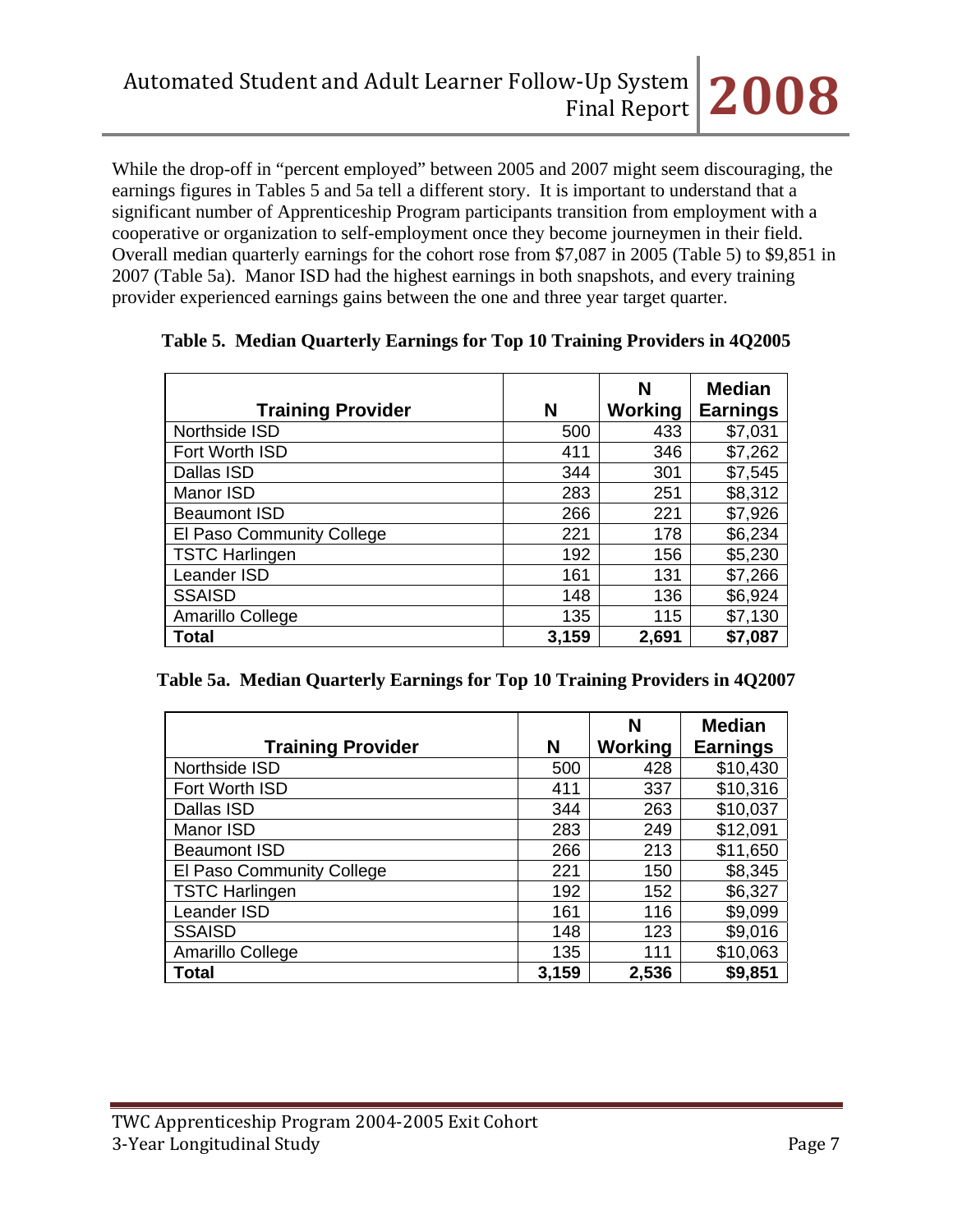#### **B. Individuals Found Working in Both Study Periods**

The first part of this study looked at a snapshot of labor market outcomes for Apprenticeship program participants who exited in PY 2005. This part of the study is designed to more closely examine the outcomes associated with continued employment. Participants who were found working in both 4Q2005 and 4Q2007 were analyzed in this section of the report.

Table 8 shows employment retention and earnings gains by occupation for those found working in 4Q2005 and 4Q2007. Heating, Air Conditioning, and Refrigeration Mechanics and Installers had the highest employment retention with 96.4 percent of those employed in 4Q2005 also employed in 4Q2007. Media and Communication Equipment Workers also fared well with retention of 92.6 percent. Electricians, the largest cohort group, had employment retention of 88.0 percent. Overall, 87.4 percent of those working in 4Q2005 were also found working in 4Q2007. Material Moving Workers apprentices had the highest earnings gains over the study period at \$4,684. Pipelayers, Plumbers, Pipefitters, and Steamfitters posted the biggest earnings gains of the four largest cohorts, making \$3,585 more in 4Q2007 than in 4Q2005. Electricians showed earnings gains of \$3,017, which was more than the cohort total of \$2,953. Only one occupation showed earnings losses over the period.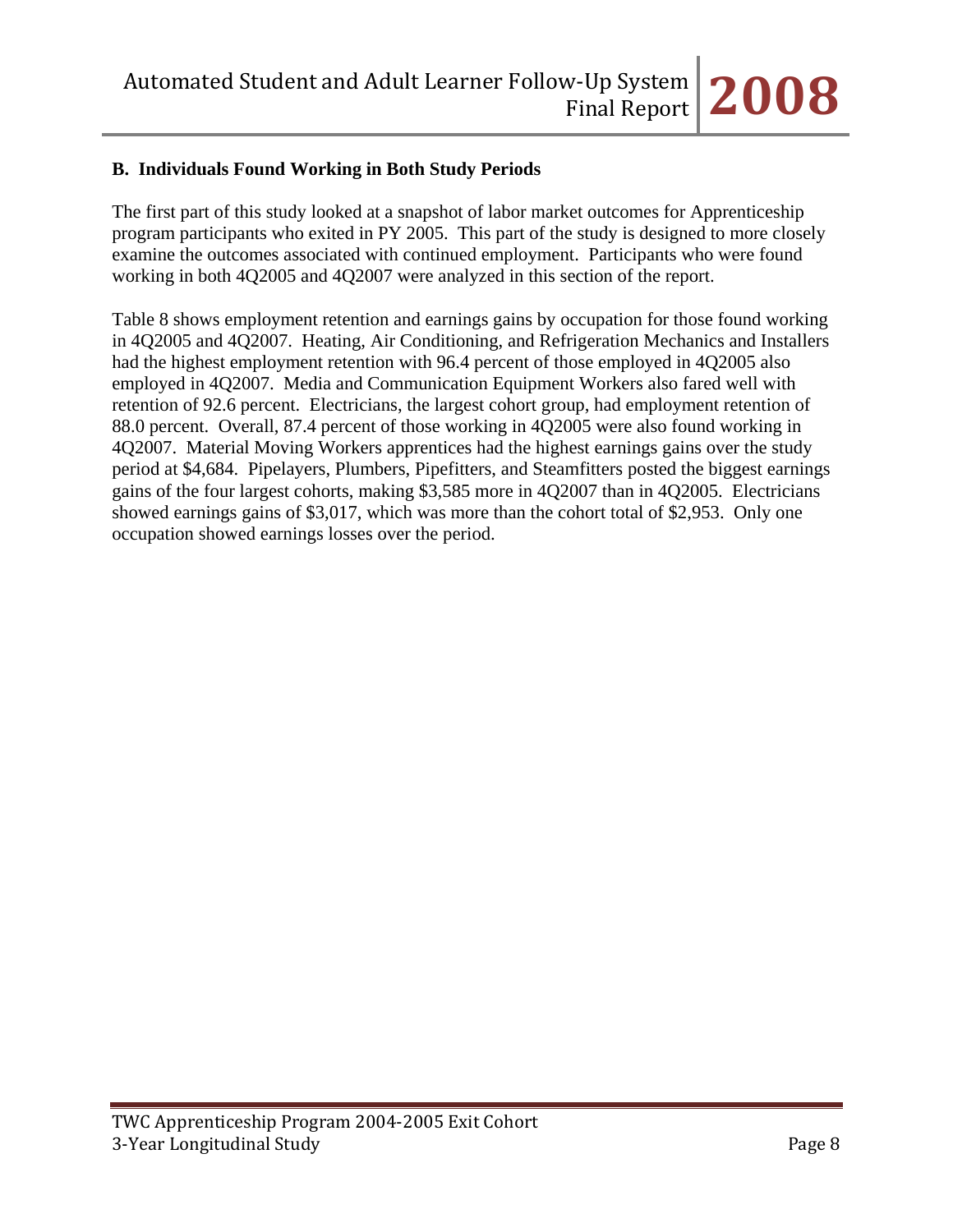## **Table 8. Employment Retention and Earnings Gains by Occupation for All Employed**

|                                                                                                                    |             | Working in 2005 |              |                                  | Working in 2005 and 2007      |                 |                                  |                                       |
|--------------------------------------------------------------------------------------------------------------------|-------------|-----------------|--------------|----------------------------------|-------------------------------|-----------------|----------------------------------|---------------------------------------|
| Occupation                                                                                                         | $\mathbf N$ | N<br>Working    | %<br>Working | <b>Median</b><br><b>Earnings</b> | $\mathsf N$<br><b>Working</b> | $\%$<br>Working | <b>Median</b><br><b>Earnings</b> | <b>Earnings</b><br>Gains/<br>(Losses) |
| Aircraft Structure, Surfaces,                                                                                      |             |                 |              |                                  |                               |                 |                                  |                                       |
| Rigging, and Systems Assemblers                                                                                    | n/a         | n/a             | 50.0         | \$6,948                          | n/a                           | 100.0           | \$7,870                          | \$922                                 |
| <b>Brickmasons and Blockmasons</b>                                                                                 | 16          | 13              | 81.3         | \$6,244                          | 12                            | 92.3            | \$7,648                          | \$1,404                               |
| Carpenters                                                                                                         | 109         | 83              | 76.2         | \$6,524                          | 72                            | 86.7            | \$8,172                          | \$1,648                               |
| Carpet, Floor, and Tile Installers                                                                                 |             |                 |              |                                  |                               |                 |                                  |                                       |
| and Finishers                                                                                                      | 11          | 10              | 90.9         | \$5,298                          | 8                             | 80.0            | \$5,794                          | \$496                                 |
| Cement Masons, Concrete<br>Finishers, and Terrazzo Workers                                                         | 17          | 13              | 76.5         | \$5,373                          | 10                            | 76.9            | \$6,516                          | \$1,143                               |
| Dredge, Excavating, and Loading<br><b>Machine Operators</b>                                                        | 11          | 8               | 72.7         | \$8,894                          | 6                             | 75.0            | \$7,517                          | (\$1,377)                             |
| Drywall Installers, Ceiling Tile<br>Installers, and Tapers                                                         | 6           | n/a             | 66.7         | \$4,270                          | n/a                           | 50.0            | \$8,534                          | \$4,264                               |
| Electrical, Electronics, and<br><b>Electromechanical Assemblers</b>                                                | 11          | 8               | 72.7         | \$7,029                          | $\overline{7}$                | 87.5            | \$10,902                         | \$3,873                               |
| Electricians                                                                                                       | 1,935       | 1,684           | 87.0         | \$7,070                          | 1,482                         | 88.0            | \$10,087                         | \$3,017                               |
| Glaziers                                                                                                           | 7           | n/a             | 57.1         | \$5,077                          | n/a                           | 100.0           | \$6,960                          | \$1,883                               |
| Heating, Air Conditioning, and<br>Refrigeration Mechanics and<br><b>Installers</b>                                 | 29          | 28              | 96.6         | \$9,129                          | 27                            | 96.4            | \$10,835                         | \$1,706                               |
| <b>Insulation Workers</b>                                                                                          | 27          | 24              | 88.9         | \$6,154                          | 22                            | 91.7            | \$7,645                          | \$1,491                               |
| Machinists                                                                                                         | 57          | 43              | 75.4         | \$9,061                          | 35                            | 81.4            | \$13,027                         | \$3,966                               |
| <b>Material Moving Workers</b>                                                                                     | 24          | 19              | 79.2         | \$10,382                         | 16                            | 84.2            | \$15,066                         | \$4,684                               |
| Media and Communication<br><b>Equipment Workers</b>                                                                | 30          | 27              | 90.0         | \$6,141                          | 25                            | 92.6            | \$8,627                          | \$2,486                               |
| Model Makers and Patternmakers,<br>Metal and Plastic                                                               | 42          | 37              | 88.1         | \$9,235                          | 27                            | 73.0            | \$12,877                         | \$3,642                               |
| Painters and Paperhangers                                                                                          | 16          | 11              | 68.8         | \$6,363                          | $\overline{7}$                | 63.6            | \$9,718                          | \$3,355                               |
| Pipelayers, Plumbers, Pipefitters,<br>and Steamfitters                                                             | 521         | 433             | 83.1         | \$7,339                          | 385                           | 88.9            | \$10,924                         | \$3,585                               |
| <b>Sheet Metal Workers</b>                                                                                         | 283         | 239             | 84.5         | \$6,503                          | 202                           | 84.5            | \$9,200                          | \$2,697                               |
| <b>Tapers</b>                                                                                                      | n/a         | n/a             | 33.3         | \$6,333                          | n/a                           | 100.0           | \$9,055                          | \$2,722                               |
| <b>Total</b>                                                                                                       | 3,159       | 2,691           | 85.2         | \$7,087                          | 2,352                         | 87.4            | \$10,040                         | \$2,953                               |
| Note: Cells with fewer than 5 observations are assigned a value of "n/a" to protect the privacy of cohort members. |             |                 |              |                                  |                               |                 |                                  |                                       |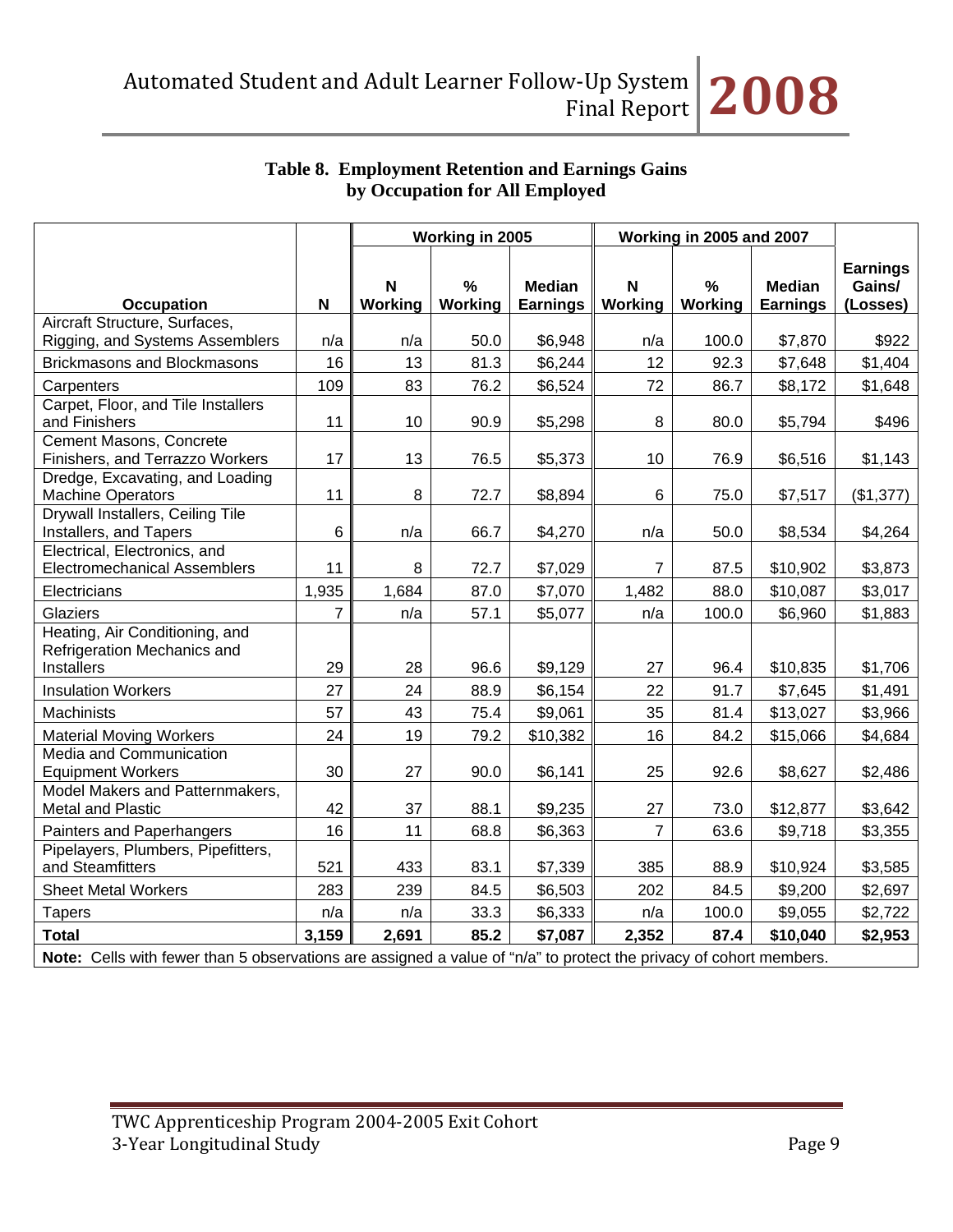Table 9 shows employment retention and earnings gains for the top 10 training providers. Beaumont Electrical JATC had the largest earnings gains over the period, \$4,329. Austin Plumbers and Pipefitters JATC had the second-largest earnings gains with \$3,926. Austin Plumbers & Pipefitters JATC had the highest employment retention for any training provider, with 94.6 percent of those employed in 4Q2005 also employed in 4Q2007.

|                     |       | Working in 2005 |         |                 | Working in 2005 and 2007 |         |                 | <b>Earnings</b> |
|---------------------|-------|-----------------|---------|-----------------|--------------------------|---------|-----------------|-----------------|
| <b>Training</b>     |       | N               | ℅       | <b>Median</b>   | N                        | %       | <b>Median</b>   | Gains/          |
| <b>Provider</b>     | N     | Working         | Working | <b>Earnings</b> | Working                  | Working | <b>Earnings</b> | (Losses)        |
| Northside ISD       | 500   | 433             | 86.6    | \$7,031         | 402                      | 92.8    | \$10,694        | \$3,663.00      |
| Fort Worth ISD      | 411   | 346             | 84.2    | \$7,262         | 303                      | 87.6    | \$10,669        | \$3,407.00      |
| Dallas ISD          | 344   | 301             | 87.5    | \$7,545         | 245                      | 81.4    | \$10,121        | \$2,576.00      |
| Manor ISD           | 283   | 251             | 88.7    | \$8,312         | 233                      | 92.8    | \$12,210        | \$3,898.00      |
| <b>Beaumont ISD</b> | 266   | 221             | 83.1    | \$7,926         | 194                      | 87.8    | \$11,941        | \$4,015.00      |
| El Paso             |       |                 |         |                 |                          |         |                 |                 |
| Community           |       |                 |         |                 |                          |         |                 |                 |
| College             | 221   | 178             | 80.5    | \$6,234         | 140                      | 78.7    | \$8,387         | \$2,153.00      |
| <b>TSTC</b>         |       |                 |         |                 |                          |         |                 |                 |
| Harlingen           | 192   | 156             | 81.3    | \$5,230         | 140                      | 89.7    | \$6,368         | \$1,138.00      |
| Leander ISD         | 161   | 131             | 81.4    | \$7,266         | 107                      | 81.7    | \$9,433         | \$2,167.00      |
| <b>SSAISD</b>       | 148   | 136             | 91.9    | \$6,924         | 118                      | 86.8    | \$9,110         | \$2,186.00      |
| Amarillo            |       |                 |         |                 |                          |         |                 |                 |
| College             | 135   | 115             | 85.2    | \$7,130         | 102                      | 88.7    | \$10,165        | \$3,035.00      |
| <b>Total</b>        | 3,159 | 2,691           | 85.2    | \$7,087         | 2,354                    | 87.5    | \$10,033        | \$2,946.00      |

#### **Table 9. Employment Retention and Earnings Gains for Top 10 Training Providers**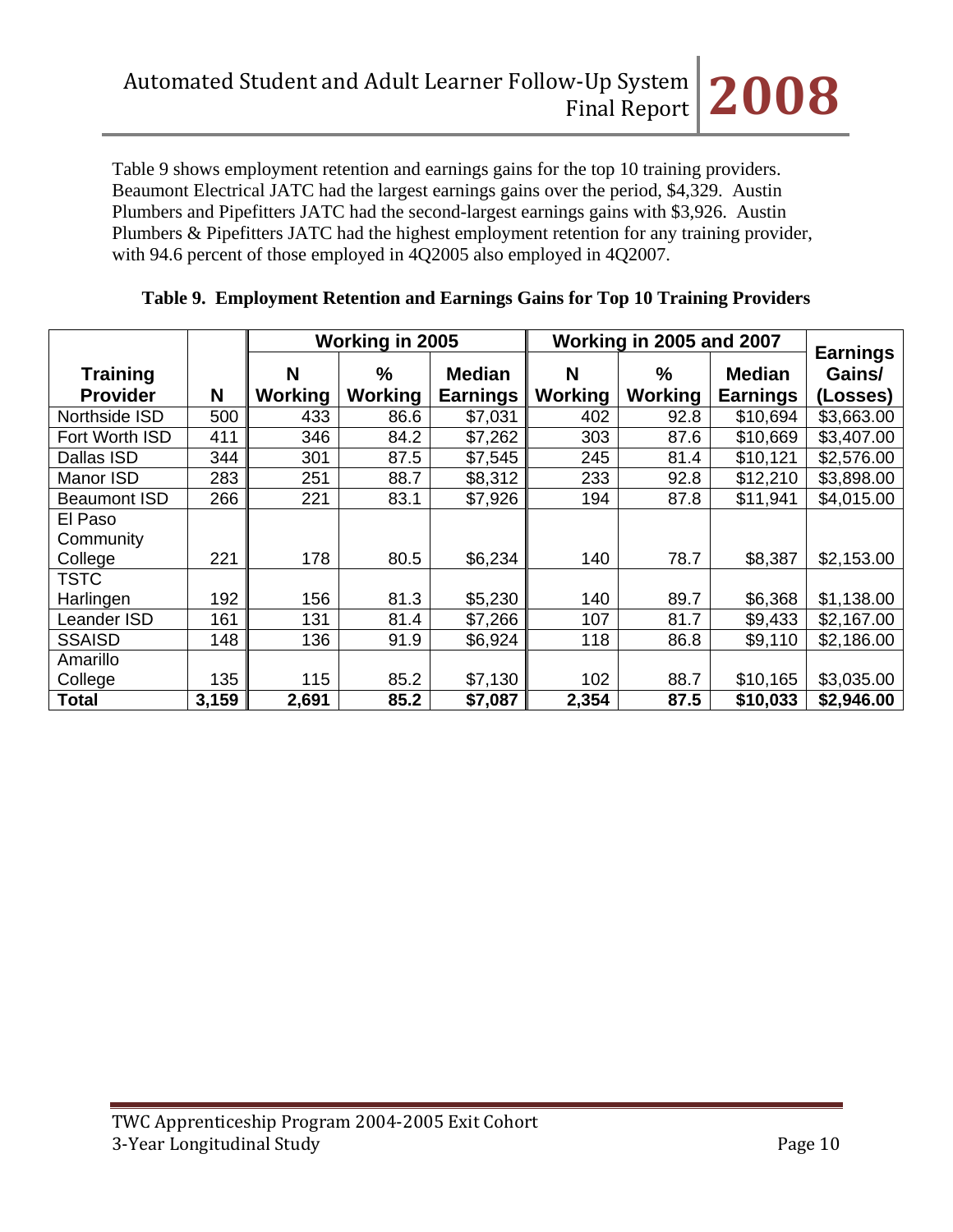Table 10 shows the top ten industries of employment for program participants employed at 4Q2005 and in 4Q2007. Building Equipment Contractors was the most common industry of employment. Employment Services was the second most common industry of employment, although 8 out of the 10 industries of employment are in the construction, contracting, or manufacturing fields. Participants employed in the Motor Vehicle Parts Manufacturing sector had the highest median earnings with \$14,682.

| <b>Industry of Employment</b>                                                | <b>N</b> Working | <b>Median</b><br><b>Earnings</b> | <b>NAICS</b><br>Code |
|------------------------------------------------------------------------------|------------------|----------------------------------|----------------------|
| <b>Building Equipment Contractors</b>                                        | 1,408            | \$10,532                         | 2382                 |
| <b>Employment Services</b>                                                   | 127              | \$6,566                          | 5613                 |
| Nonresidential Building Construction                                         | 74               | \$10,480                         | 2362                 |
| Foundation, Structure, and Building                                          |                  |                                  |                      |
| <b>Exterior Contractors</b>                                                  | 46               | \$9,988                          | 2381                 |
| <b>Building Finishing Contractors</b>                                        | 42               | \$9,423                          | 2383                 |
| <b>Architectural and Structural Metals</b>                                   |                  |                                  |                      |
| Manufacturing                                                                | 36               | \$9,448                          | 3323                 |
| Executive, Legislative, and Other General                                    |                  |                                  |                      |
| <b>Government Support</b>                                                    | 30               | \$8,219                          | 9211                 |
| Motor Vehicle Parts Manufacturing                                            | 23               | \$14,682                         | 3363                 |
| <b>Utility System Construction</b>                                           | 20               | \$11,991                         | 2371                 |
| Hardware, and Plumbing and Heating<br><b>Equipment and Supplies Merchant</b> |                  |                                  |                      |
| Wholesalers                                                                  | 17               | \$11,441                         | 4237                 |

#### **Table 10. Top Top 10 Industries of Employment for Participants Working in 4Q2005 and 4Q2007**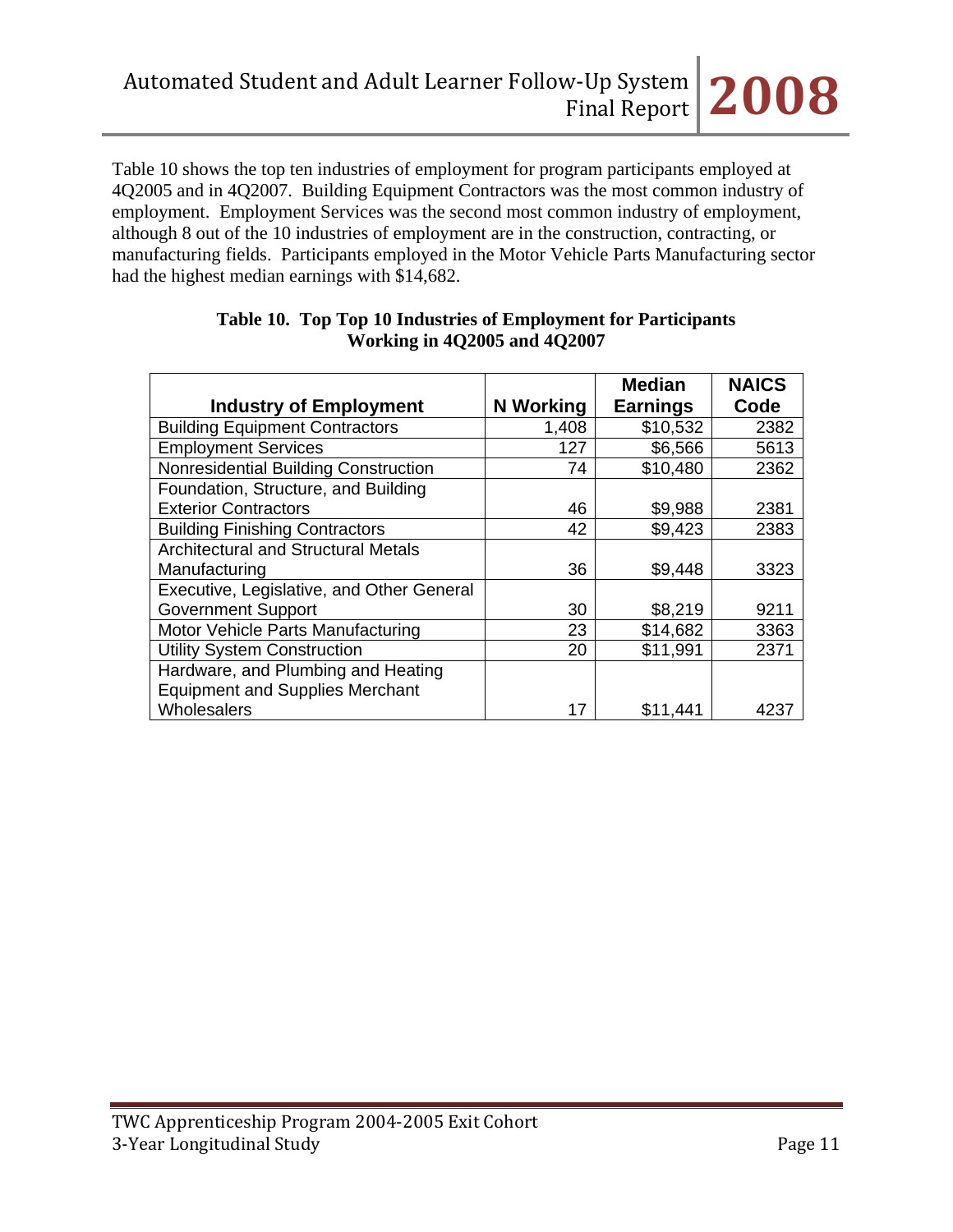#### **References:**

TWC Website. Available online: http://www.twc.state.tx.us/svcs/apprentice.html.

U.S. Department of Labor, Employment and Training Administration website: Available online: http://www.doleta.gov/atels\_bat/characte.cfm.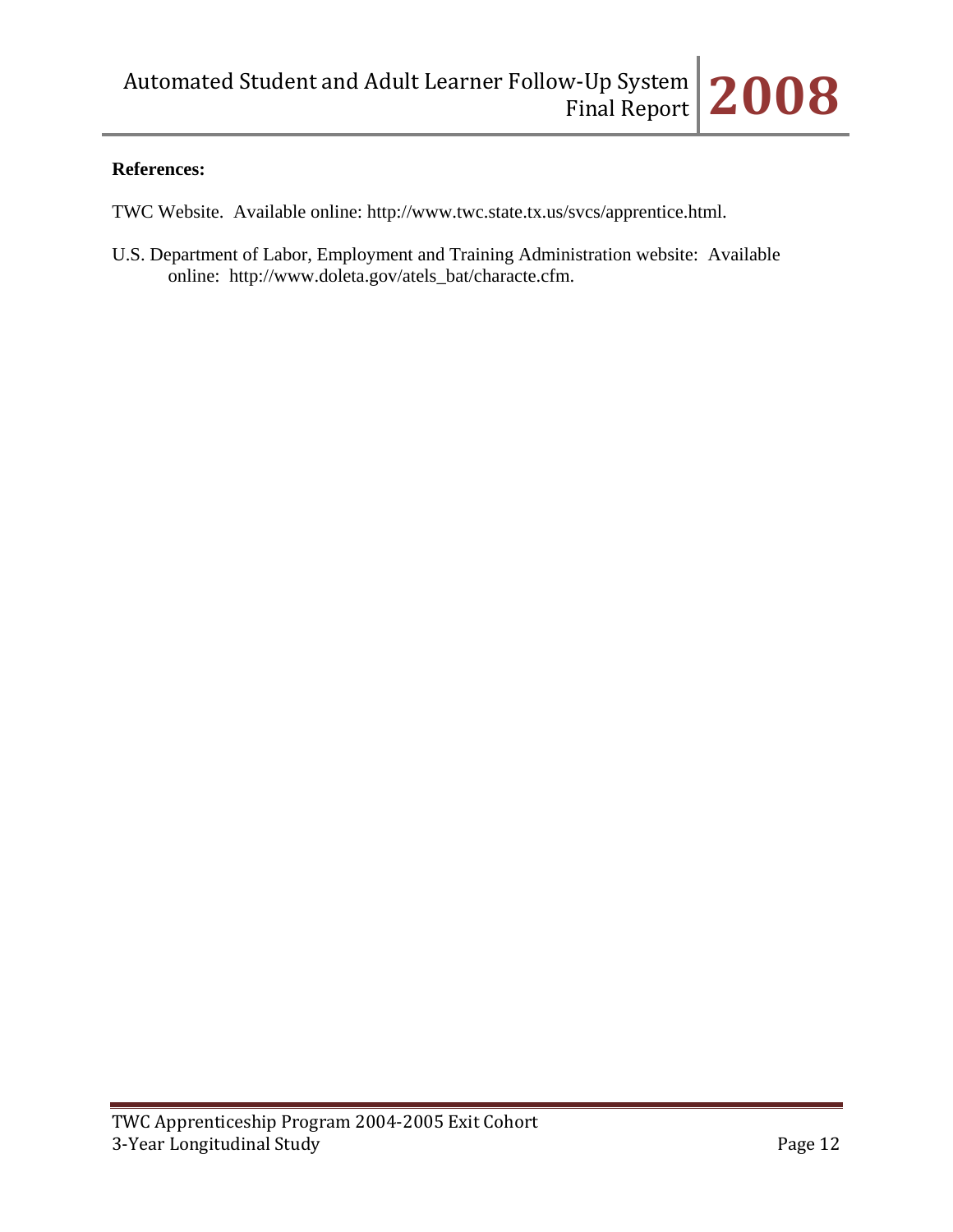# **Appendix A**

## **Table A1. Employment and Earnings by Training Provider in 4Q2005**

| <b>Training Provider</b>                                                                                              | N     | N<br><b>Working</b> | $\frac{1}{2}$<br>Working | <b>Median</b><br><b>Earnings</b> |
|-----------------------------------------------------------------------------------------------------------------------|-------|---------------------|--------------------------|----------------------------------|
| Northside ISD                                                                                                         | 500   | 433                 | 86.6                     | \$7,031                          |
| Fort Worth ISD                                                                                                        | 411   | 346                 | 84.2                     | \$7,262                          |
| Dallas ISD                                                                                                            | 344   | 301                 | 87.5                     | \$7,545                          |
| Manor ISD                                                                                                             | 283   | 251                 | 88.7                     | \$8,312                          |
| <b>Beaumont ISD</b>                                                                                                   | 266   | 221                 | 83.1                     | \$7,926                          |
| El Paso Community College                                                                                             | 221   | 178                 | 80.5                     | \$6,234                          |
| <b>TSTC Harlingen</b>                                                                                                 | 192   | 156                 | 81.3                     | \$5,230                          |
| Leander ISD                                                                                                           | 161   | 131                 | 81.4                     | \$7,266                          |
| <b>SSAISD</b>                                                                                                         | 148   | 136                 | 91.9                     | \$6,924                          |
| Amarillo College                                                                                                      | 135   | 115                 | 85.2                     | \$7,130                          |
| North East ISD                                                                                                        | 104   | 93                  | 89.4                     | \$6,505                          |
| <b>Corpus Christi ISD</b>                                                                                             | 65    | 52                  | 80.0                     | \$5,235                          |
| Waco ISD                                                                                                              | 62    | 53                  | 85.5                     | \$7,175                          |
| <b>College Station ISD</b>                                                                                            | 53    | 45                  | 84.9                     | \$6,202                          |
| ESC <sub>9</sub>                                                                                                      | 53    | 49                  | 92.5                     | \$5,801                          |
| St. Phillip's College/South                                                                                           | 26    | 20                  | 76.9                     | \$6,286                          |
| ESC17                                                                                                                 | 25    | 20                  | 80.0                     | \$7,198                          |
| <b>Grayson Community College</b>                                                                                      | 22    | 17                  | 77.3                     | \$8,021                          |
| <b>Hooks ISD</b>                                                                                                      | 20    | 13                  | 65.0                     | \$7,773                          |
| El Paso ISD                                                                                                           | 18    | 16                  | 88.9                     | \$5,598                          |
| Seguin ISD                                                                                                            | 17    | 17                  | 100.0                    | \$11,061                         |
| <b>Tyler ISD</b>                                                                                                      | 16    | 15                  | 93.8                     | \$7,294                          |
| Vernon College                                                                                                        | 12    | 11                  | 91.7                     | \$5,960                          |
| <b>Hallsville ISD</b>                                                                                                 | n/a   | n/a                 | 66.7                     | \$6,529                          |
| Abilene ISD                                                                                                           | n/a   | n/a                 | n/a                      | n/a                              |
| <b>Total</b>                                                                                                          | 3,159 | 2,691               | 85.2                     | \$7,087                          |
| Note: Cells with fewer than 5 observations are assigned a value of "n/a" to protect the privacy of cohort<br>members. |       |                     |                          |                                  |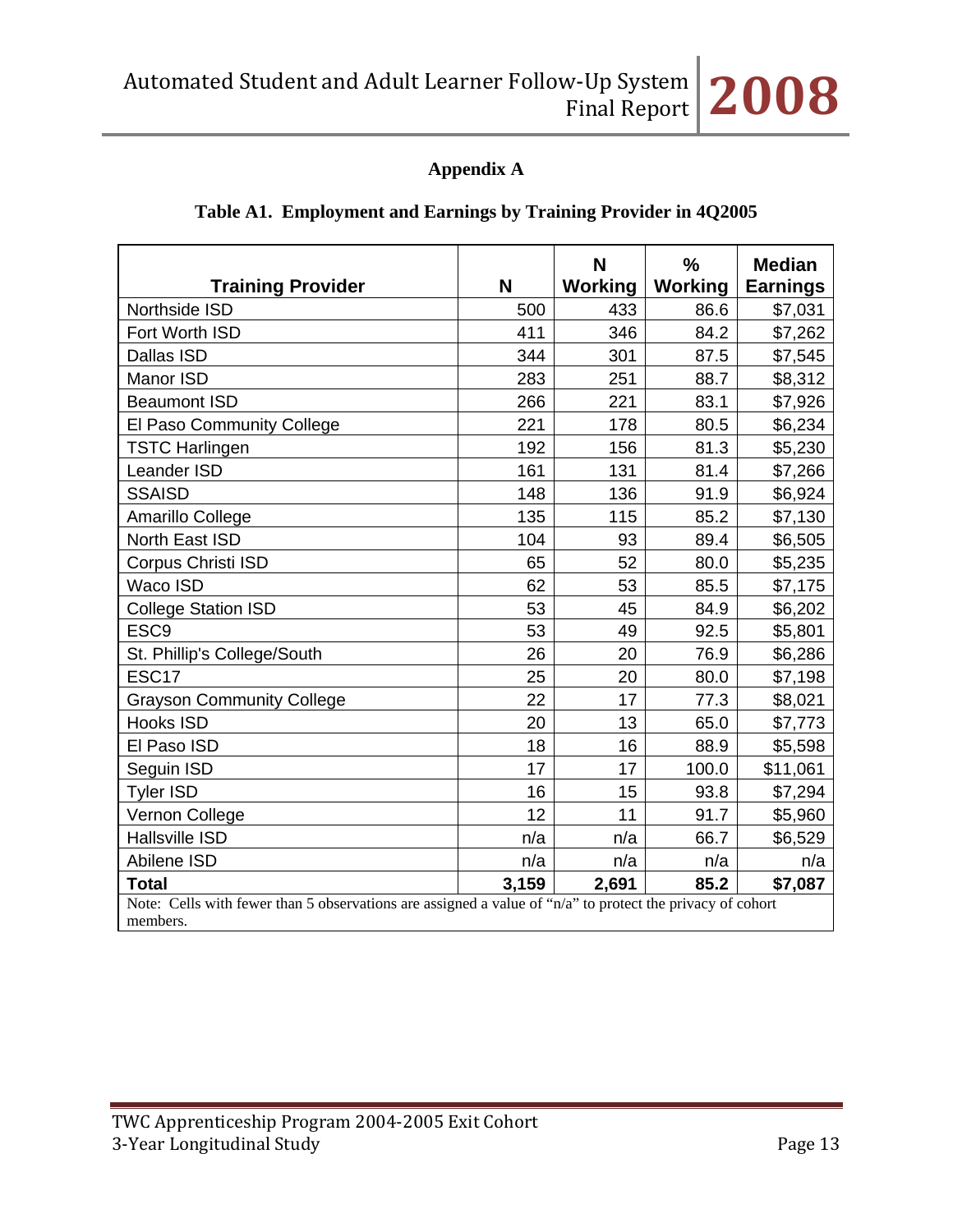| <b>Training Provider</b>                                                                                              | N     | N<br>Working | $\frac{0}{0}$<br><b>Working</b> | <b>Median</b><br><b>Earnings</b> |
|-----------------------------------------------------------------------------------------------------------------------|-------|--------------|---------------------------------|----------------------------------|
| Northside ISD                                                                                                         | 500   | 428          | 85.6                            | \$10,430                         |
| Fort Worth ISD                                                                                                        | 411   | 337          | 82.0                            | \$10,316                         |
| Dallas ISD                                                                                                            | 344   | 263          | 76.5                            | \$10,037                         |
| Manor ISD                                                                                                             | 283   | 249          | 88.0                            | \$12,091                         |
| <b>Beaumont ISD</b>                                                                                                   | 266   | 213          | 80.1                            | \$11,650                         |
| El Paso Community College                                                                                             | 221   | 150          | 67.9                            | \$8,345                          |
| <b>TSTC Harlingen</b>                                                                                                 | 192   | 152          | 79.2                            | \$6,327                          |
| Leander ISD                                                                                                           | 161   | 116          | 72.1                            | \$9,099                          |
| <b>SSAISD</b>                                                                                                         | 148   | 123          | 83.1                            | \$9,016                          |
| Amarillo College                                                                                                      | 135   | 111          | 82.2                            | \$10,063                         |
| North East ISD                                                                                                        | 104   | 89           | 85.6                            | \$8,704                          |
| Corpus Christi ISD                                                                                                    | 65    | 45           | 69.2                            | \$7,882                          |
| Waco ISD                                                                                                              | 62    | 54           | 87.1                            | \$9,539                          |
| <b>College Station ISD</b>                                                                                            | 53    | 44           | 83.0                            | \$9,541                          |
| ESC <sub>9</sub>                                                                                                      | 53    | 40           | 75.5                            | \$8,884                          |
| St. Phillip's College/South                                                                                           | 26    | 20           | 76.9                            | \$9,128                          |
| ESC17                                                                                                                 | 25    | 19           | 76.0                            | \$9,018                          |
| <b>Grayson Community College</b>                                                                                      | 22    | 14           | 63.6                            | \$9,235                          |
| Hooks ISD                                                                                                             | 20    | 11           | 55.0                            | \$8,915                          |
| El Paso ISD                                                                                                           | 18    | 15           | 83.3                            | \$6,210                          |
| Seguin ISD                                                                                                            | 17    | 16           | 94.1                            | \$13,745                         |
| <b>Tyler ISD</b>                                                                                                      | 16    | 14           | 87.5                            | \$10,104                         |
| Vernon College                                                                                                        | 12    | 9            | 75.0                            | \$8,716                          |
| <b>Hallsville ISD</b>                                                                                                 | n/a   | n/a          | 100.0                           | \$12,092                         |
| Abilene ISD                                                                                                           | n/a   | n/a          | 50.0                            | \$8,892                          |
| <b>Total</b>                                                                                                          | 3,159 | 2,536        | 80.3                            | \$9,851                          |
| Note: Cells with fewer than 5 observations are assigned a value of "n/a" to protect the privacy of cohort<br>members. |       |              |                                 |                                  |

## **Table A2. Employment and Earnings by Training Provider in 4Q2007**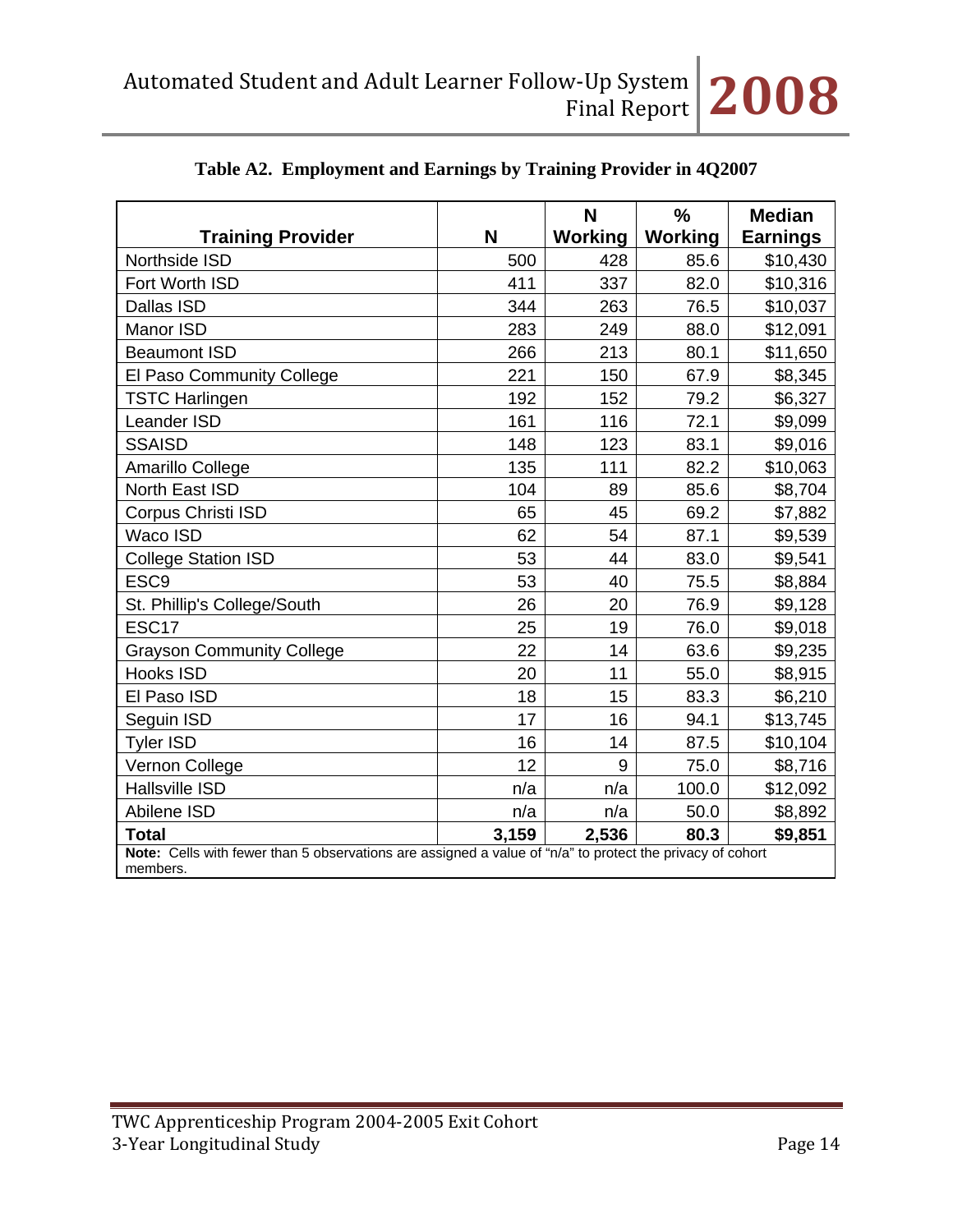## **Table A3. Employment and Earnings by Training Provider for Participants Found Working in 4Q2005 and 4Q2007**

| <b>Training Provider</b>                                                                                              | N     | N<br>Working | $\frac{0}{0}$<br><b>Working</b> | <b>Median</b><br><b>Earnings</b> |
|-----------------------------------------------------------------------------------------------------------------------|-------|--------------|---------------------------------|----------------------------------|
| Abilene ISD                                                                                                           | n/a   | n/a          | n/a                             | n/a                              |
| Amarillo College                                                                                                      | 135   | 102          | 75.6                            | \$10,165                         |
| <b>Beaumont ISD</b>                                                                                                   | 266   | 194          | 72.9                            | \$11,941                         |
| <b>College Station ISD</b>                                                                                            | 53    | 40           | 75.5                            | \$9,541                          |
| Corpus Christi ISD                                                                                                    | 65    | 44           | 67.7                            | \$7,668                          |
| Dallas ISD                                                                                                            | 344   | 245          | 71.2                            | \$10,121                         |
| El Paso Community College                                                                                             | 221   | 140          | 63.3                            | \$8,387                          |
| El Paso ISD                                                                                                           | 18    | 15           | 83.3                            | \$6,210                          |
| ESC17                                                                                                                 | 25    | 17           | 68.0                            | \$9,018                          |
| ESC <sub>9</sub>                                                                                                      | 53    | 38           | 71.7                            | \$8,884                          |
| Fort Worth ISD                                                                                                        | 411   | 303          | 73.7                            | \$10,669                         |
| <b>Grayson Community College</b>                                                                                      | 22    | 14           | 63.6                            | \$9,235                          |
| <b>Hallsville ISD</b>                                                                                                 | n/a   | n/a          | 66.7                            | \$15,971                         |
| Hooks ISD                                                                                                             | 20    | 9            | 45.0                            | \$12,212                         |
| <b>Leander ISD</b>                                                                                                    | 161   | 107          | 66.5                            | \$9,433                          |
| Manor ISD                                                                                                             | 283   | 233          | 82.3                            | \$12,210                         |
| North East ISD                                                                                                        | 104   | 85           | 81.7                            | \$8,768                          |
| Northside ISD                                                                                                         | 500   | 402          | 80.4                            | \$10,694                         |
| Seguin ISD                                                                                                            | 17    | 16           | 94.1                            | \$13,745                         |
| <b>SSAISD</b>                                                                                                         | 148   | 118          | 79.7                            | \$9,110                          |
| St. Phillip's College/South                                                                                           | 26    | 17           | 65.4                            | \$9,447                          |
| <b>TSTC Harlingen</b>                                                                                                 | 192   | 140          | 72.9                            | \$6,368                          |
| <b>Tyler ISD</b>                                                                                                      | 16    | 14           | 87.5                            | \$10,104                         |
| Vernon College                                                                                                        | 12    | 9            | 75.0                            | \$8,716                          |
| Waco ISD                                                                                                              | 62    | 50           | 80.6                            | \$9,329                          |
| <b>Total</b>                                                                                                          | 3,159 | 2,354        | 74.5                            | \$10,033                         |
| Note: Cells with fewer than 5 observations are assigned a value of "n/a" to protect the privacy of cohort<br>members. |       |              |                                 |                                  |